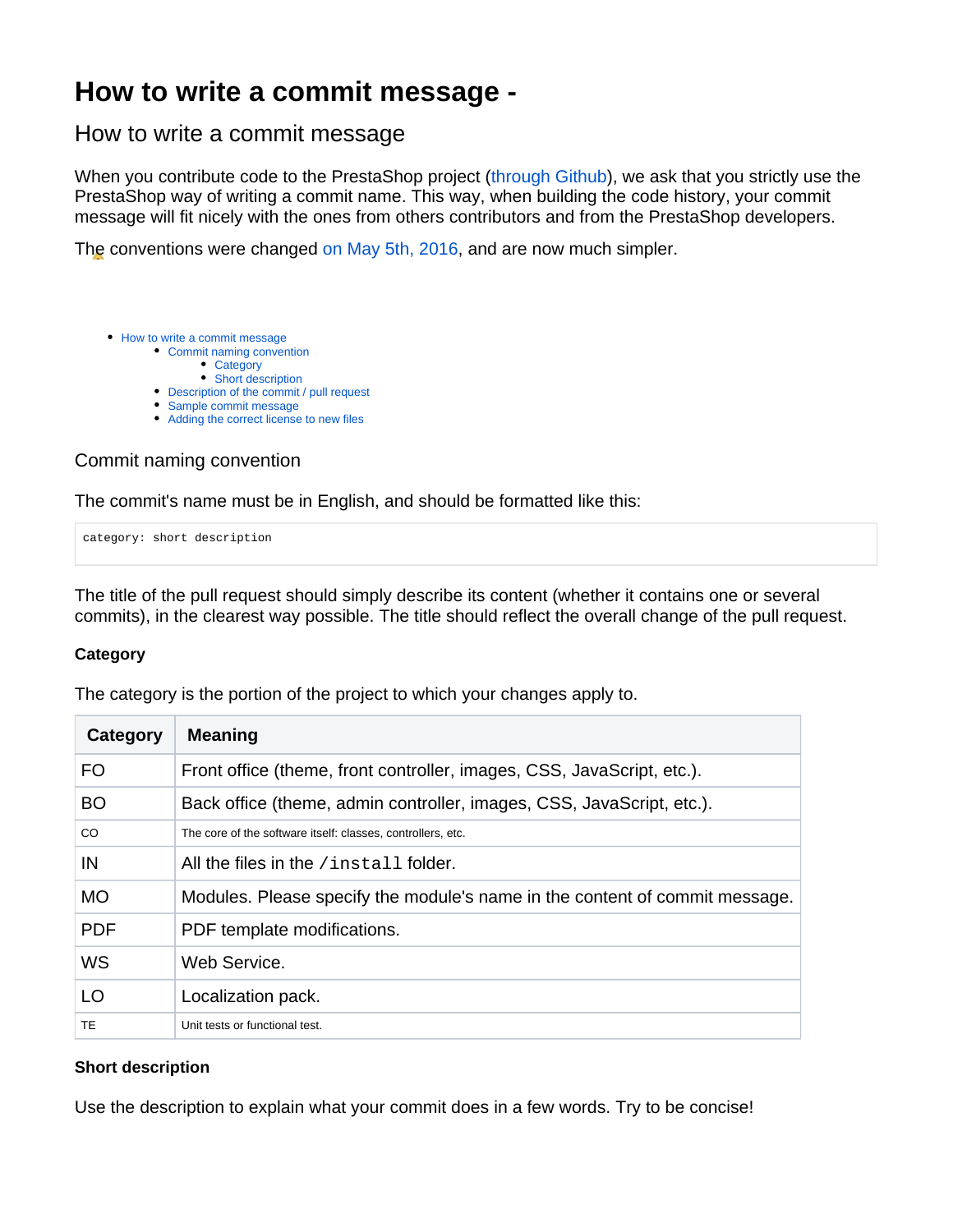If you fixed a ticket from the Forge, please add a link to that ticket in the first comment and specify the bug's Forge number in the description (eg: #PSCFV-007).

<span id="page-1-0"></span>Description of the commit / pull request

You can put more details in the commit description.

If your code change requires a lot of explanation, please [open a Forge ticket](http://forge.prestashop.com/) explaining your intent with this code change, so that the Product team can discuss it with you. Once the ticket is created, link to it from the PR's comment, and give a link to the PR from the ticket, in order to bridge the two.

#### <span id="page-1-1"></span>Sample commit message

Here are a few sample messages:

```
BO: Fixed bug while updating images in AdminProduct
FO: You can now buy products without TVA
MO: New RSS Feed module
```
#### <span id="page-1-2"></span>Adding the correct license to new files

By submitting your code to the PrestaShop project, you are releasing it under a Open Source license: either OSL or AFL.

If you add new files, they need to have the "NOTICE OF LICENSE" and the "DISCLAIMER" sections at the start of the file.

- For general PrestaShop files: the notice should mention the [OSL 3.0 license](http://opensource.org/licenses/OSL-3.0).
- For module files: the notice should mention the [AFL 3.0 license](http://opensource.org/licenses/AFL-3.0).

You can copy/paste from existing files in the project.

You can also use this for general files: